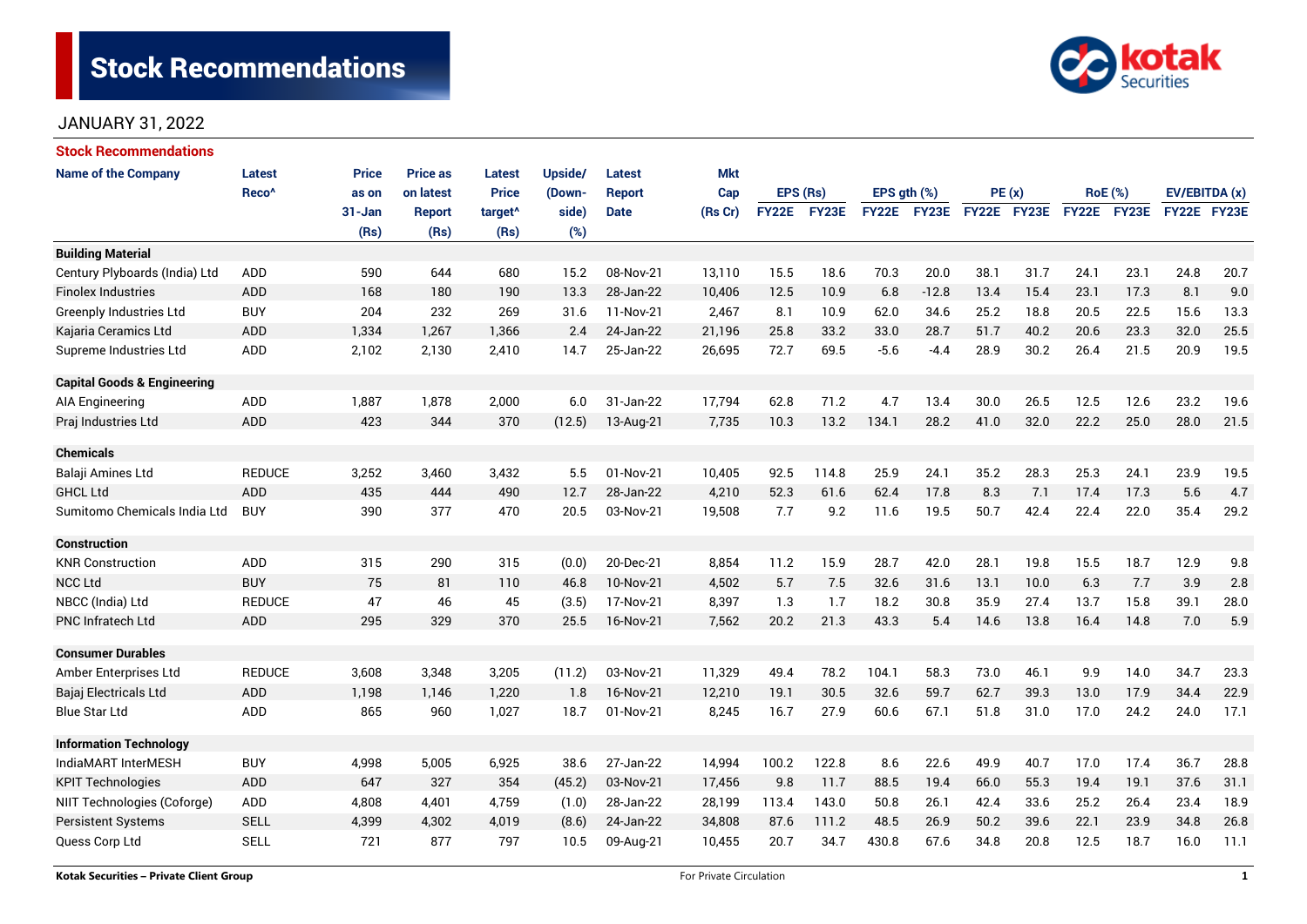

# JANUARY 31, 2022

| <b>Stock Recommendations</b>       |                   |              |                 |                     |         |               |            |              |       |                  |              |             |      |                |      |               |      |
|------------------------------------|-------------------|--------------|-----------------|---------------------|---------|---------------|------------|--------------|-------|------------------|--------------|-------------|------|----------------|------|---------------|------|
| <b>Name of the Company</b>         | <b>Latest</b>     | <b>Price</b> | <b>Price as</b> | Latest              | Upside/ | Latest        | <b>Mkt</b> |              |       |                  |              |             |      |                |      |               |      |
|                                    | Reco <sup>^</sup> | as on        | on latest       | <b>Price</b>        | (Down-  | <b>Report</b> | Cap        | EPS (Rs)     |       | EPS $gth$ $(\%)$ |              | PE(x)       |      | <b>RoE</b> (%) |      | EV/EBITDA (x) |      |
|                                    |                   | $31 - Jan$   | <b>Report</b>   | target <sup>^</sup> | side)   | <b>Date</b>   | (Rs Cr)    | <b>FY22E</b> | FY23E | <b>FY22E</b>     | <b>FY23E</b> | FY22E FY23E |      | FY22E FY23E    |      | FY22E FY23E   |      |
|                                    |                   | (Rs)         | (Rs)            | (Rs)                | (%)     |               |            |              |       |                  |              |             |      |                |      |               |      |
| <b>Metals &amp; Mining</b>         |                   |              |                 |                     |         |               |            |              |       |                  |              |             |      |                |      |               |      |
| <b>MOIL Ltd</b>                    | <b>ADD</b>        | 172          | 177             | 200                 | 16.6    | 15-Nov-21     | 4,569      | 10.3         | 12.3  | 39.2             | 19.4         | 16.7        | 13.9 | 8.4            | 9.8  | 7.9           | 6.0  |
| APL Apollo Tubes Ltd               | <b>BUY</b>        | 863          | 820             | 980                 | 13.6    | 28-Jan-22     | 21,569     | 21.0         | 27.0  | $-27.6$          | 28.6         | 41.1        | 32.0 | 26.7           | 26.8 | 23.7          | 18.7 |
|                                    |                   |              |                 |                     |         |               |            |              |       |                  |              |             |      |                |      |               |      |
| Oil & Gas                          |                   |              |                 |                     |         |               |            |              |       |                  |              |             |      |                |      |               |      |
| Chennai Petroleum Corp             | <b>BUY</b>        | 110          | 104             | 127                 | 15.0    | 25-Jan-22     | 1,646      | 30.3         | 18.2  | 75.1             | $-39.9$      | 3.6         | 6.1  | 24.6           | 12.5 | 6.7           | 8.3  |
| Gujarat Gas                        | <b>ADD</b>        | 673          | 772             | 818                 | 21.6    | 06-Aug-21     | 46,268     | 26.4         | 30.3  | 41.9             | 14.8         | 25.5        | 22.2 | 33.1           | 28.7 | 16.4          | 14.2 |
| <b>MRPL</b>                        | <b>ADD</b>        | 46           | 47              | 50                  | 8.7     | 31-Jan-22     | 8,059      | 1.2          | 6.8   | $-137.5$         | 466.7        | 38.3        | 6.8  | 4.7            | 23.8 | 13.6          | 8.9  |
|                                    |                   |              |                 |                     |         |               |            |              |       |                  |              |             |      |                |      |               |      |
| <b>Paints</b>                      |                   |              |                 |                     |         |               |            |              |       |                  |              |             |      |                |      |               |      |
| Akzo Nobel India Ltd               | <b>BUY</b>        | 1,932        | 2,115           | 2,675               | 38.4    | 17-Nov-21     | 9,024      | 56.5         | 63.0  | 24.2             | 11.5         | 34.2        | 30.7 | 17.0           | 17.3 | 20.4          | 17.8 |
|                                    |                   |              |                 |                     |         |               |            |              |       |                  |              |             |      |                |      |               |      |
| <b>Pharmaceuticals</b>             |                   |              |                 |                     |         |               |            |              |       |                  |              |             |      |                |      |               |      |
| Suven Pharmaceuticals              | <b>REDUCE</b>     | 536          | 561             | 550                 | 2.6     | 17-Aug-21     | 13,621     | 16.9         | 21.1  | 19.0             | 24.9         | 31.7        | 25.4 | 27.6           | 26.5 | 24.8          | 19.3 |
|                                    |                   |              |                 |                     |         |               |            |              |       |                  |              |             |      |                |      |               |      |
| <b>Transportation</b>              |                   |              |                 |                     |         |               |            |              |       |                  |              |             |      |                |      |               |      |
| Aegis Logistics Ltd                | <b>BUY</b>        | 202          | 212             | 285                 | 40.8    | 01-Nov-21     | 6,760      | 8.2          | 12.6  | $-16.3$          | 53.7         | 24.7        | 16.1 | 13.3           | 17.9 | 13.4          | 9.1  |
| <b>Allcargo Global Logistics</b>   | <b>ADD</b>        | 330          | 223             | 245                 | (25.8)  | 17-Aug-21     | 8,127      | 12.2         | 15.4  | 52.5             | 26.2         | 27.1        | 21.5 | 12.0           | 13.6 | 12.4          | 10.6 |
| <b>Blue Dart Express</b>           | ADD               | 6,926        | 6,992           | 7,700               | 11.2    | 02-Nov-21     | 16,485     | 88.9         | 112.8 | 53.3             | 26.9         | 77.9        | 61.4 | 28.8           | 28.4 | 19.0          | 16.3 |
| <b>VRL Logistics Ltd</b>           | <b>BUY</b>        | 444          | 396             | 460                 | 3.5     | 03-Nov-21     | 4,052      | 7.8          | 12.4  | 50.0             | 59.0         | 57.0        | 35.8 | 9.8            | 14.7 | 14.4          | 11.3 |
|                                    |                   |              |                 |                     |         |               |            |              |       |                  |              |             |      |                |      |               |      |
| <b>Others</b>                      |                   |              |                 |                     |         |               |            |              |       |                  |              |             |      |                |      |               |      |
| Bata India Ltd                     | <b>BUY</b>        | 2,063        | 1,909           | 2,380               | 15.3    | 16-Dec-21     | 26,617     | 27.0         | 36.6  | $-509.1$         | 35.6         | 76.4        | 56.4 | 16.3           | 19.4 | 37.7          | 30.0 |
| <b>Central Depository Services</b> | <b>REDUCE</b>     | 1,508        | 1,454           | 1,415               | (6.2)   | 10-Nov-21     | 15,834     | 28.6         | 33.5  | 49.0             | 17.1         | 52.7        | 45.0 | 27.6           | 26.2 | 45.1          | 39.0 |
| EPL Ltd                            | <b>BUY</b>        | 190          | 221             | 280                 | 47.7    | 11-Nov-21     | 5,953      | 7.6          | 10.0  | 0.0              | 31.6         | 24.9        | 19.0 | 12.7           | 15.0 | 9.7           | 7.8  |
| JK Paper Ltd                       | <b>BUY</b>        | 218          | 228             | 295                 | 35.3    | 09-Nov-21     | 3,880      | 30.6         | 39.0  | 115.5            | 27.5         | 7.1         | 5.6  | 17.5           | 18.7 | 6.6           | 5.0  |
| <b>Radico Khaitan Ltd</b>          | ADD               | 1,077        | 1,052           | 1,110               | 3.1     | 08-Nov-21     | 14.318     | 21.8         | 27.4  | 7.4              | 25.7         | 49.4        | 39.3 | 15.4           | 16.8 | 32.6          | 26.6 |
| <b>VIP Industries Ltd</b>          | <b>SELL</b>       | 600          | 543             | 500                 | (16.6)  | 01-Nov-21     | 8,515      | 3.2          | 9.3   | $-145.1$         | 190.6        | 187.4       | 64.5 | 7.7            | 19.6 | 62.6          | 32.6 |
| Welspun Corp Ltd                   | <b>REDUCE</b>     | 184          | 134             | 132                 | (28.4)  | 01-Nov-21     | 4,885      | 12.1         | 14.5  | $-48.9$          | 19.8         | 15.2        | 12.7 | 7.9            | 8.9  | 8.4           | 5.7  |

*Source: Kotak Securities - Private Client Group*

All recommendations are with a 12 month perspective from the date of the report/update. Investors are requested to use their discretion while deciding the timing, quantity of investment as well as the exit.

NR NoRated. The investment rating and target price, if any, have been suspended temporarily. Such suspension is in compliance with applicable regulation(s) and/or Kotak Securities policies in circumstances when Kotak Secur

Or its affiliates is acting in an advisory capacity in a merger or strategic transaction involving this company and in certain other circumstances.

**NM Not meaningful**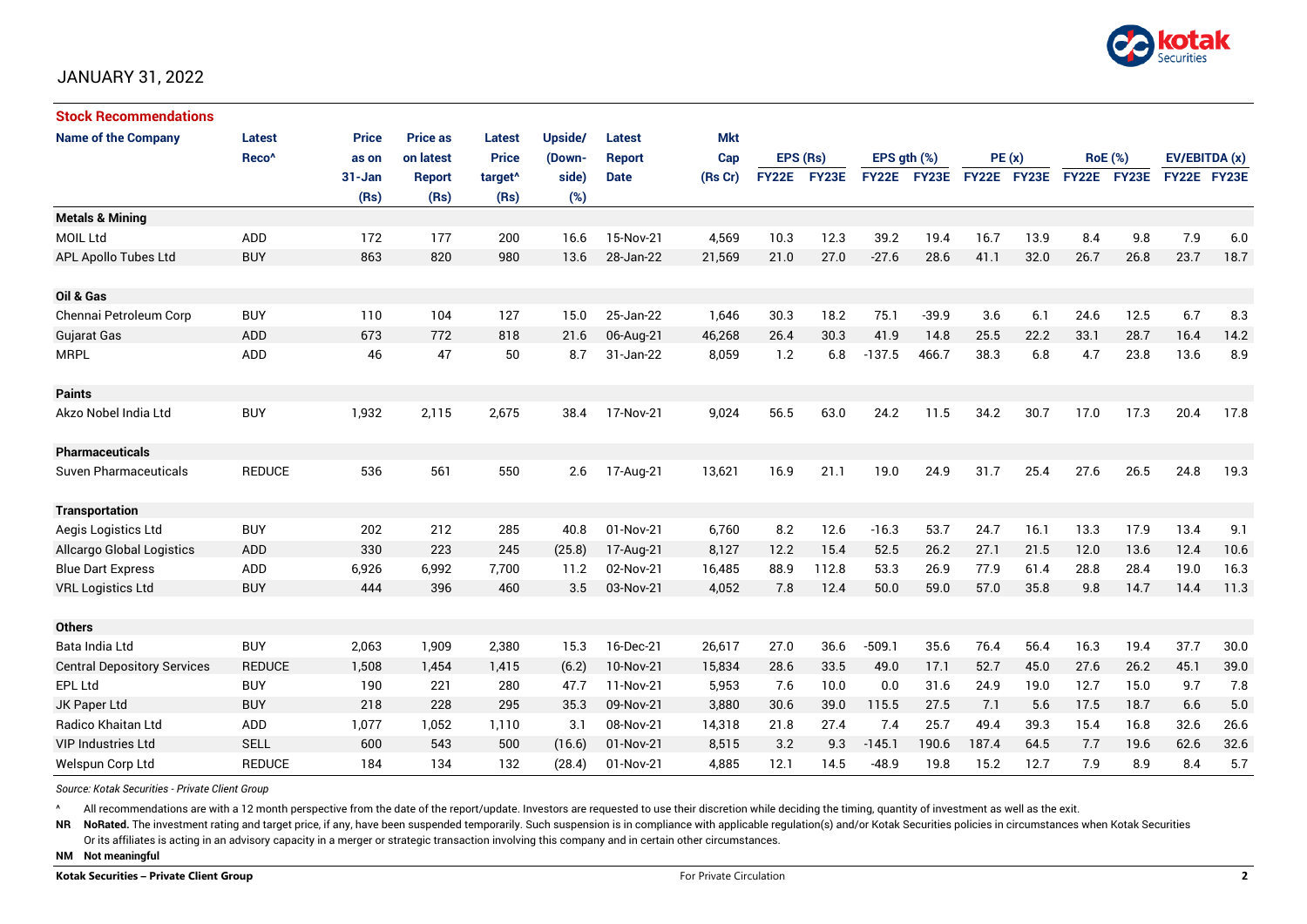

# JANUARY 31, 2022

# **RATING SCALE (PRIVATE CLIENT GROUP)**

#### **Definitions of ratings**

| <b>BUY</b>       | - We expect the stock to deliver more than 15% returns over the next 12 months                                                                                                                                                                                                                                                                                                                                                     |
|------------------|------------------------------------------------------------------------------------------------------------------------------------------------------------------------------------------------------------------------------------------------------------------------------------------------------------------------------------------------------------------------------------------------------------------------------------|
| <b>ADD</b>       | - We expect the stock to deliver 5% - 15% returns over the next 12 months                                                                                                                                                                                                                                                                                                                                                          |
| <b>REDUCE</b>    | - We expect the stock to deliver -5% - +5% returns over the next 12 months                                                                                                                                                                                                                                                                                                                                                         |
| <b>SELL</b>      | - We expect the stock to deliver $\lt$ -5% returns over the next 12 months                                                                                                                                                                                                                                                                                                                                                         |
| <b>NR</b>        | - Not Rated. Kotak Securities is not assigning any rating or price target to the stock.                                                                                                                                                                                                                                                                                                                                            |
|                  | The report has been prepared for information purposes only.                                                                                                                                                                                                                                                                                                                                                                        |
| <b>SUBSCRIBE</b> | $-$ We advise investor to subscribe to the IPO.                                                                                                                                                                                                                                                                                                                                                                                    |
| <b>RS</b>        | - Rating Suspended. Kotak Securities has suspended the investment rating and price target for this stock, either because there is not a sufficient fundamental basis for determining, or there<br>are legal, regulatory or policy constraints around publishing, an investment rating or target. The previous investment rating and price target, if any, are no longer in effect for this stock and<br>should not be relied upon. |
| <b>NA</b>        | - Not Available or Not Applicable. The information is not available for display or is not applicable                                                                                                                                                                                                                                                                                                                               |
| <b>NM</b>        | - Not Meaningful. The information is not meaningful and is therefore excluded.                                                                                                                                                                                                                                                                                                                                                     |
| <b>NOTE</b>      | $-$ Our target prices are with a 12-month perspective. Returns stated in the rating scale are our internal benchmark.                                                                                                                                                                                                                                                                                                              |

# **FUNDAMENTAL RESEARCH TEAM (PRIVATE CLIENT GROUP)**

| <b>Shrikant Chouhan</b>                                                                         | <b>Arun Agarwal</b>                                                   | <b>Amit Agarwal, CFA</b>            | Hemali Dhame             |
|-------------------------------------------------------------------------------------------------|-----------------------------------------------------------------------|-------------------------------------|--------------------------|
| <b>Head of Research</b>                                                                         | Auto & Auto Ancillary                                                 | <b>Transportation, Paints, FMCG</b> | Banking & Finance        |
| shrikant.chouhan@kotak.com                                                                      | arun.agarwal@kotak.com                                                | agarwal.amit@kotak.com              | Hemali.Dhame@kotak.com   |
| +91 22 6218 5408                                                                                | +91 22 6218 6443                                                      | +91 22 6218 6439                    | +91 22 6218 6433         |
| <b>Jatin Damania</b>                                                                            | Purvi Shah                                                            | Rini Mehta                          | K. Kathirvelu            |
| Metals & Mining, Midcap                                                                         | Pharmaceuticals                                                       | Research Associate                  | <b>Support Executive</b> |
| jatin.damania@kotak.com                                                                         | purvi.shah@kotak.com                                                  | rini.mehta@kotak.com                | k.kathirvelu@kotak.com   |
| +91 22 6218 6440                                                                                | +91 22 6218 6432                                                      | +91 80801 97299                     | +91 22 6218 6427         |
| Sumit Pokharna<br>Oil and Gas, Information Tech<br>sumit.pokharna@kotak.com<br>+91 22 6218 6438 | Pankaj Kumar<br>Midcap<br>pankajr.kumar@kotak.com<br>+91 22 6218 6434 |                                     |                          |

# **TECHNICAL RESEARCH TEAM (PRIVATE CLIENT GROUP)**

| Shrikant Chouhan           | <b>Amol Athawale</b>    | <b>Sayed Haider</b>    |
|----------------------------|-------------------------|------------------------|
| shrikant.chouhan@kotak.com | amol.athawale@kotak.com | Research Associate     |
| +91 22 6218 5408           | +91 20 6620 3350        | sayed.haider@kotak.com |
|                            |                         | +91 22 62185498        |

#### **DERIVATIVES RESEARCH TEAM (PRIVATE CLIENT GROUP)**

+91 22 6218 5497 +91 33 6615 6273

**Sahaj Agrawal Prashanth Lalu Prasenjit Biswas, CMT, CFTe** [sahaj.agrawal@kotak.com](mailto:sahaj.agrawal@kotak.com) [prashanth.lalu@kotak.com](mailto:prashanth.lalu@kotak.com) [prasenjit.biswas@kotak.com](mailto:prasenjit.biswas@kotak.com)